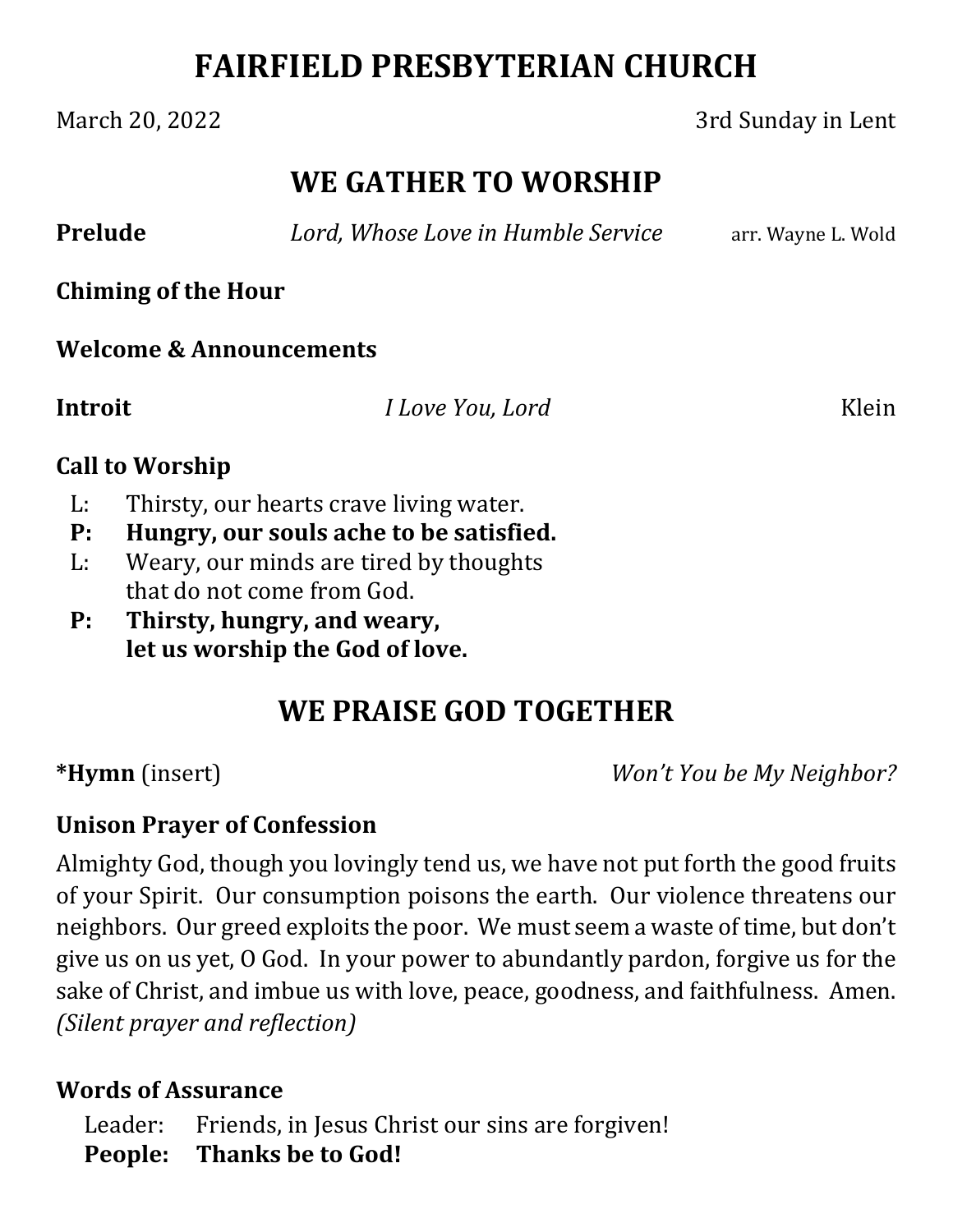## **Psalter Reading** Psalm 63: 1-8

- L: O God, you are my God; eagerly I seek you; my soul thirsts for you, my flesh faints for you, as in a barren and dry land where there is no water.
- **P: Therefore I have gazed upon you in your holy place, that I might behold your power and your glory.**
- L: For your loving-kindness is better than life itself; my lips shall give you praise.
- **P: So will I bless you as long as I live and lift up my hands in your name.**
- L: My soul is content, as with marrow and fatness, and my mouth praises you with joyful lips,
- **P: when I remember you upon my bed, and meditate on you in the night watches.**
- L: For you have been my helper, and under the shadow of your wings I will rejoice.
- **P: My soul clings to you; your right hand holds me fast.**

## **Pastoral Prayer and The Lord's Prayer**

**Anthem** *Walk By Faith Williams/Raney* 

# **WE HEAR GOD'S WORD**

| <b>Scripture Lesson</b> | Luke 10: 38-42                             | Pew Bible p. 72 (New Test.) |
|-------------------------|--------------------------------------------|-----------------------------|
| <b>Sermon Series</b>    | Jesus' People                              |                             |
| <b>Message</b>          | "Mary & Martha (in addition to Mr. Rogers) |                             |

Rev. Shannon Hendricks

# **WE RESPOND TO GOD'S WORD**

**\*Hymn of Response** #347 *Lord, You Have Come to the Lakeshore*